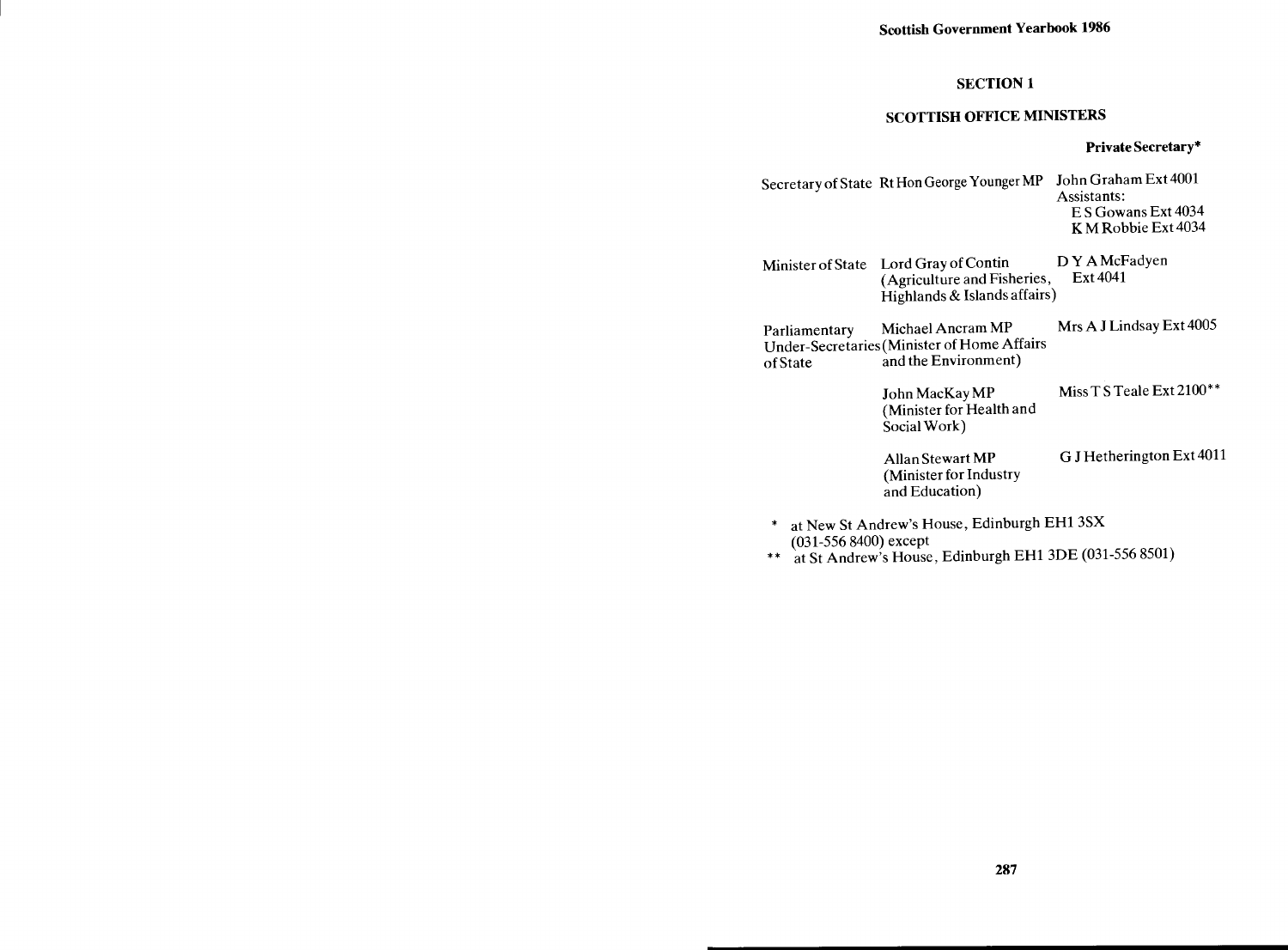# **SECTION 2**

# REGIONAL COUNCILS

# Names and Addresses of Convenors and Chief Officers

|                                                                            | Convener/<br><b>Population</b>              | <b>Chief</b><br><b>Executive</b> | Director of<br><b>Administration Finance</b> | Director of                   | Director of<br><b>Education</b>                                                 | Director of<br><b>Social Work</b>                      | Director of<br><b>Planning</b> | Director of<br>Roads                                                                                    |
|----------------------------------------------------------------------------|---------------------------------------------|----------------------------------|----------------------------------------------|-------------------------------|---------------------------------------------------------------------------------|--------------------------------------------------------|--------------------------------|---------------------------------------------------------------------------------------------------------|
| <b>BORDERS</b><br>Newton St Boswells<br>TD <sub>60</sub> SA<br>083 52 3301 | Tom Hunter<br>(Ind)<br>101,000              | K J Clark                        | R A Macaskill                                | <b>P</b> Jeary                | <b>J</b> McLean                                                                 | D A Macdonald D P Douglas                              |                                | Scottish<br><b>RIHill</b><br>Government                                                                 |
| <b>CENTRAL</b><br>Viewforth<br><b>Stirling</b><br>07863111                 | James Anderson E Geddes<br>(Lab)<br>273,000 |                                  | P W Buchanan                                 | J Broadfoot                   | I Collie                                                                        | H M Garland                                            | <b>F</b> Bracewell             | <b>JFKeith</b><br>Yearbook                                                                              |
| DUMFRIES &<br>GALLOWAY<br>Council Offices<br>Dumfries<br>0387 53141        | John Jameson<br>(Ind)<br>146,000            | LT Carnegie                      | G M Sinclair                                 | <b>JCStewart</b><br>038762323 | <b>JK</b> Purves<br>30 Edinburgh Rd 8 Gordon St<br><b>Dumfries</b><br>038763822 | <b>JW</b> Barbour<br>Dumfries<br>038763022             | A H Dobbie                     | HDB Murray<br>1986                                                                                      |
| <b>FIFE</b><br>Fife House<br>North Street<br>Glenrothes<br>0592754411      | Robert Gough<br>(Lab)<br>342,000            | J M Dunlop                       | W Breslin                                    | <b>R</b> Venters              | I S Flett<br>Wemyssfield<br>Kirkcaldy<br>059262351                              | M A Gillespie<br>Queensway<br>Glenrothes<br>0592756701 | W Taylor                       | R J Stobie<br>(Engineering)<br>Rothesay House<br><b>North Street</b><br><b>Glenrothes</b><br>0592754411 |

|                                                                                                | Convener/<br><b>Population</b>           | <b>Chief</b><br><b>Executive</b> | Director of<br><b>Administration Finance</b> | Director of             | Director of<br><b>Education</b>                         | Director of<br><b>Social Work</b>              | Director of<br><b>Planning</b>                    | Director of<br><b>Roads</b>                                                              |
|------------------------------------------------------------------------------------------------|------------------------------------------|----------------------------------|----------------------------------------------|-------------------------|---------------------------------------------------------|------------------------------------------------|---------------------------------------------------|------------------------------------------------------------------------------------------|
| <b>GRAMPIAN</b><br><b>Woodhill House</b><br>Ashgrove Rd West<br>Aberdeen AB92LU<br>0224 682222 | John Sorrie<br>(Con)<br>490,000          | JD Macnaughton                   |                                              | TE Carter               | J A D Michie                                            | Miss M Hartnoll TF Sprott                      |                                                   | W Turner                                                                                 |
| HIGHLAND<br>Regional Buildings<br>Glenurquhart Road<br>Inverness<br>0463234121                 | Ian Campbell<br>(Ind)<br>195,000         | R H Stevenson                    | H Farquhar                                   | J W Bremner             | CE Stewart                                              | J G Bailey                                     | R Cameron                                         | GKM Macfarlane S                                                                         |
| LOTHIAN يا<br>Ceorge IV Bridge<br>Edinburgh EH1 1UQ<br>031-229 9292                            | Brian Meek<br>(Con)<br>749,000           | R G E Peggie                     |                                              | DB Chynoweth WDC Semple | 40 Torphichen St Shrubhill House<br>Edinburgh<br>EH38JJ | R W Kent<br>Edinburgh<br>EH74DP<br>031-5544301 | G Bowie<br>1 Parliament Sq<br>Edinburgh<br>EH11TU | ttish Government Yearbook 1986<br><b>PJ</b> Mason<br>19 Market St<br>Edinburgh<br>EH11BL |
| <b>STRATHCLYDE</b><br>Strathclyde House<br>20 India Street<br>Glasgow G2 4PF<br>041-204 2900   | <b>James Burns</b><br>(Lab)<br>2,399,000 | R Calderwood                     |                                              | <b>KR</b> VPaterson     | E Miller                                                | FE Edwards                                     | HDB Torrance WSMcAlonan                           |                                                                                          |
| <b>TAYSIDE</b><br>Tayside House<br>26-28 Crichton St<br>Dundee<br>038223281                    | Wm Fitzgerald<br>(Con)<br>396,000        | J A Wallace                      |                                              | <b>IB</b> McIver        | DG Robertson SJ Moxley                                  |                                                | H Ramsay                                          | A R Mollison                                                                             |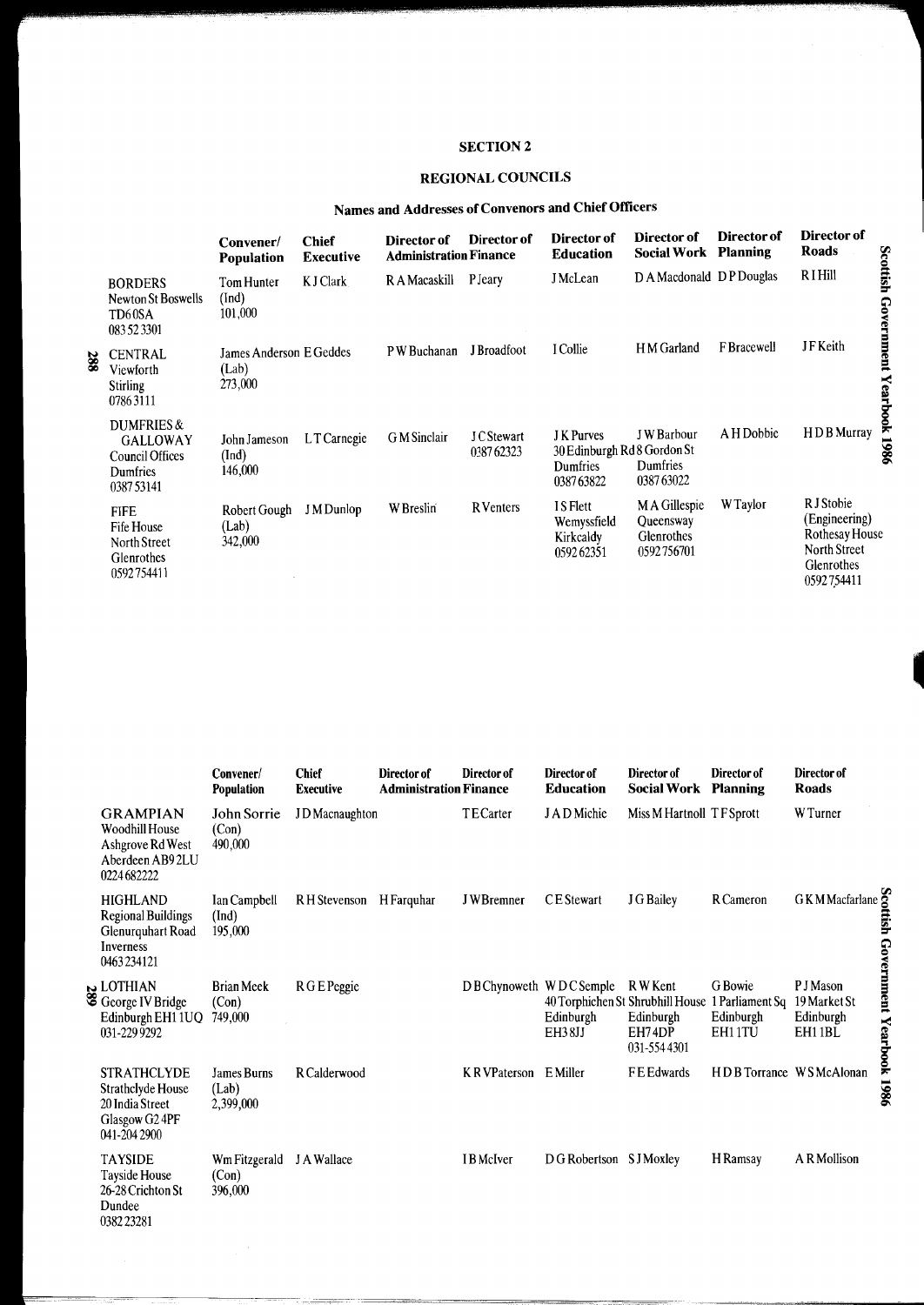| <b>Scottish Government Yearbook 1986</b> |  |  |  |
|------------------------------------------|--|--|--|
|------------------------------------------|--|--|--|

# **SECTION 3**

# **DISTRICT COUNCILS**

# Names and Addresses of Conveners and Chief Executives

|                                | <b>Convener/Provost</b> | <b>Chief Executive</b>                                                                         |
|--------------------------------|-------------------------|------------------------------------------------------------------------------------------------|
| <b>BORDERS</b><br>Berwickshire | <b>J</b> Evans          | R Christie<br>District Offices, Duns<br>TD113DU (036122331)                                    |
| Ettrick &<br>Lauderdale        | A L Tulley              | JD Bell<br>Council Chambers,<br>Paton St., Galashiels<br>TD13AS (08964751)                     |
| Roxburgh                       | J R Irvine              | K W Cramond<br>District Office, High St.<br>Hawick TD99EF (0450 5991)                          |
| Tweeddale                      | J Campbell              | <b>GHT</b> Garvie<br>District Office, Peebles<br>EH45 8GH (0721 20153)                         |
| <b>CENTRAL</b><br>Clackmannan  | J Millar                | <b>IFSmith</b><br>The Whins, Alloa<br>FK103KG (0259722160)                                     |
| Falkirk                        | J Docherty              | <b>JPHPaton</b><br>Municipal Buildings, Falkirk<br>FK15RS (0324 24911)                         |
| Stirling                       | J Wyles                 | <b>J</b> Cairns<br>Municipal Buildings, Corn<br>Exchange Road, Stirling<br>FK82HU (0786 73131) |
| <b>DUMFRIES &amp; GALLOWAY</b> |                         |                                                                                                |
| Annandale &<br>Eskdale         | R G Greenhow            | J A Whitecross<br>High Street, Annan<br>DG126AQ (046123311)                                    |

|     |                                                                                            | Convener/<br>Population                                                                        | Executive<br>Chief | <b>Administration Finance</b>                                       | Director of Director of | Director of<br>Education                             | Director of J<br>Social Work J               | Director of<br>Planning                            | Director of<br>Roads |
|-----|--------------------------------------------------------------------------------------------|------------------------------------------------------------------------------------------------|--------------------|---------------------------------------------------------------------|-------------------------|------------------------------------------------------|----------------------------------------------|----------------------------------------------------|----------------------|
|     | <b>ISLANDS COUNCILS</b><br>County Offices<br><b>DRKNEY</b><br>856355<br>Cirkwall           | Edwin Eunson R H Gilbert<br>$\begin{array}{c}\n19,000 \\ 0.000\n\end{array}$                   |                    | <b>RMcCullum</b>                                                    | RH Gilbert              | A Bain                                               | H MacGillivray M Sargent                     |                                                    |                      |
| 290 | SHETLAND<br>TownHall<br>Lerwick<br>0595 3535                                               | Alexander Tulloch M Gerrard<br>$\begin{smallmatrix} 1 & 0 \\ 2 & 0 \\ 0 & 0 \end{smallmatrix}$ |                    | PB Regan M Green<br>31 Commercial St 4 Market St<br>Lerwick Lerwick |                         | R A B Barnes<br>Brentham Ho<br>Harbour St<br>Lerwick | P Malcolmson (<br>64 St Olaf St<br>Lerwick I | G L Mann<br>Victoria Bldgs<br>Explanade<br>Lerwick |                      |
|     | <b>WESTERNISLES</b><br><b>Jouncil Office</b><br><b>jouth Beach</b><br>Stornoway<br>8513773 | Sandy Matheson R MacIver<br>(Ind)<br>30,000                                                    |                    | <b>D</b> Sinclair                                                   | DG Macleod              | NR Galbraith<br><b>J8513992</b>                      | Mrs N E MacleodJ R Haworth<br>08513664       |                                                    |                      |

291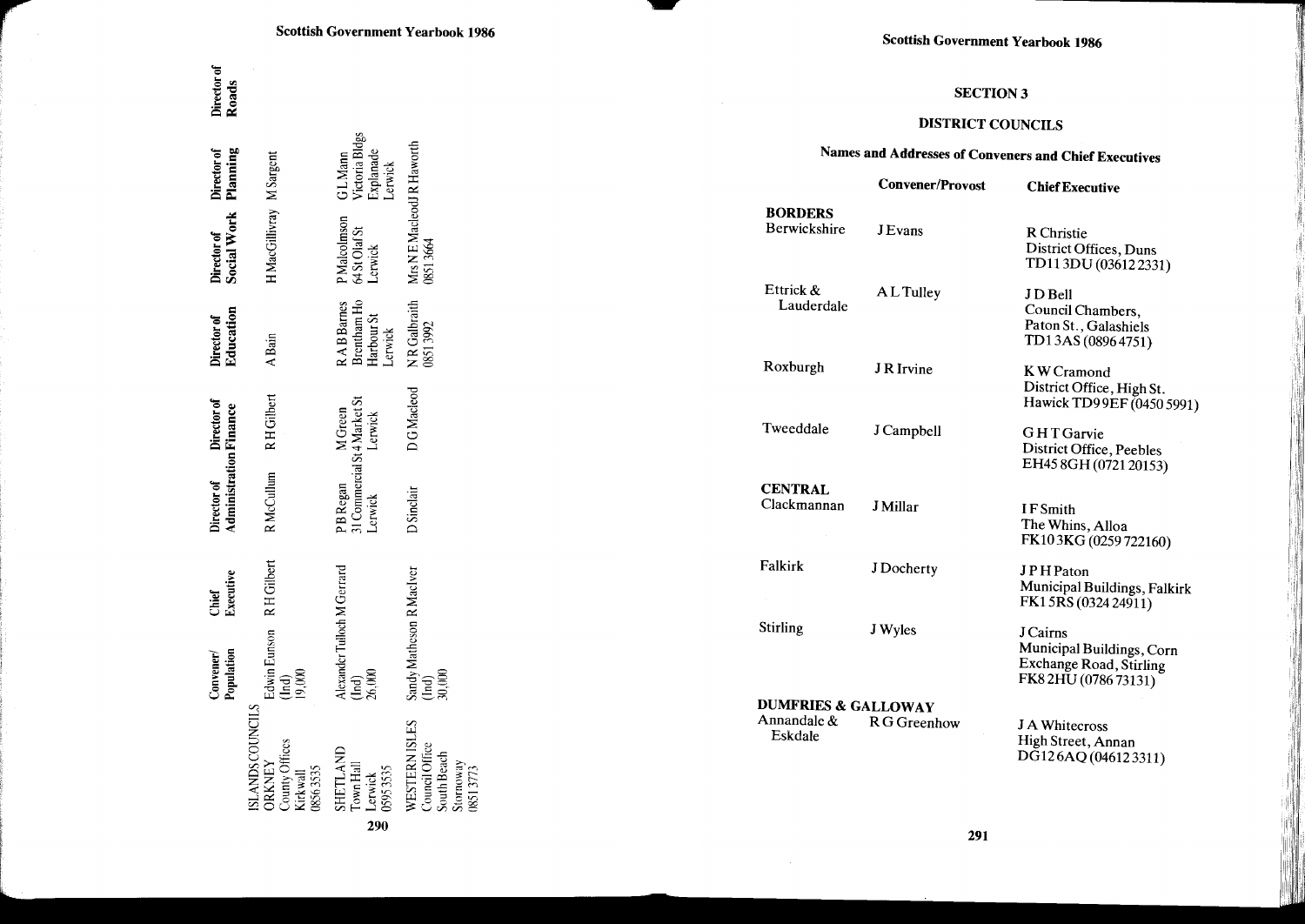### Scottish Government Yearbook 1986

### Scottish Government Yearbook 1986

| Nithdale                                   | K Cameron         | W W Japp<br>Municipal Chambers,<br>Dumfries DG12AD<br>(03873166)            | Moray                                         | E Aldridge      | <b>JPCBell</b><br>High Street, Elgin<br>IV30 1BX (0343 3451)                        |
|--------------------------------------------|-------------------|-----------------------------------------------------------------------------|-----------------------------------------------|-----------------|-------------------------------------------------------------------------------------|
| Stewartry                                  | J Nelson          | W L Dick-Smith<br>Council Offices,<br>Kircudbright DG64PJ<br>(055730291)    | <b>HIGHLAND</b><br>Badenoch &<br>Strathspey   | J A McCook      | H G McCulloch<br>High Street, Kingussie<br>PH21 1HX (054 02 555)                    |
| Wigtown                                    | D R Robinson      | A Geddes<br>Sun Street, Stranraer<br>DG93JJ (07762151)                      | Caithness                                     | <b>JMYoung</b>  | A Beattie<br>Council Offices, Wick<br>KW14AW (0955 3761)                            |
| <b>FIFE</b><br>Dunfermline                 | <b>R</b> Mill     | G Brown                                                                     | Inverness                                     | A G Sellar      | <b>B</b> Wilson<br>Town House, Inverness<br>IV11JJ (0463239111)                     |
|                                            |                   | City Chambers, Dunfermline<br>KY127ND (0383 22711)<br><b>J</b> M Smith      | Lochaber                                      | CNeilson        | A B Blair<br>Lochaber House, Fort William                                           |
| Kirkcaldy                                  | R King            | (Director of Administration)<br>Town House, Kirkcaldy<br>KY11XW (059261144) | Nairn                                         | <b>HMcLean</b>  | PH33 6EL (0397 3881)<br><b>AMKerr</b><br>(Director of Law and                       |
| North-East Fife                            | D Barrie          | D W Anderson<br>County Buildings, Cupar<br>KY154TA (03343722)               |                                               |                 | Administration)<br>The Courthouse.<br>High Street, Nairn<br>IV12 4AU (0667 52056)   |
| <b>GRAMPIAN</b><br>City of Aberdeen HE Rae |                   | <b>JM</b> Wilson<br>Town House, Aberdeen<br>AB91AQ (0224 642121)            | Ross & Cromarty GD Finlayson                  |                 | A Cuthbertson<br>County Buildings, Dingwall<br>IV159QN (034963381)                  |
| Banff & Buchan N Cowie                     |                   | R W Jackson<br>St Leonards, Sandyhill Rd.,<br>Banff AB4 1BH (026 12 2521)   | Skye & Lochalsh JF Munro                      |                 | <b>DH</b> Noble<br>Park Road, Portree<br>IV519HJ (04782341)                         |
| Gordon                                     | <b>JB</b> Presley | A C Kennedy<br>3 High Street, Inverurie<br>AB59WA (0467 20981)              | Sutherland                                    | Mrs L Mackenzie | D W Martin<br>District Office, Golspie<br>KW106RB (040 83392)                       |
| Kincardine &<br>Deeside                    | D J MacKenzie     | T Hyder<br>Arduthie Rd, Stonehaven<br>AB32DQ (0569262001)                   | <b>LOTHIAN</b><br>City of Edinburgh JH Mackay |                 | M M Duncan<br>City Chambers, High St.,<br>Edinburgh EH1 1YJ<br>$(031225\bar{2}424)$ |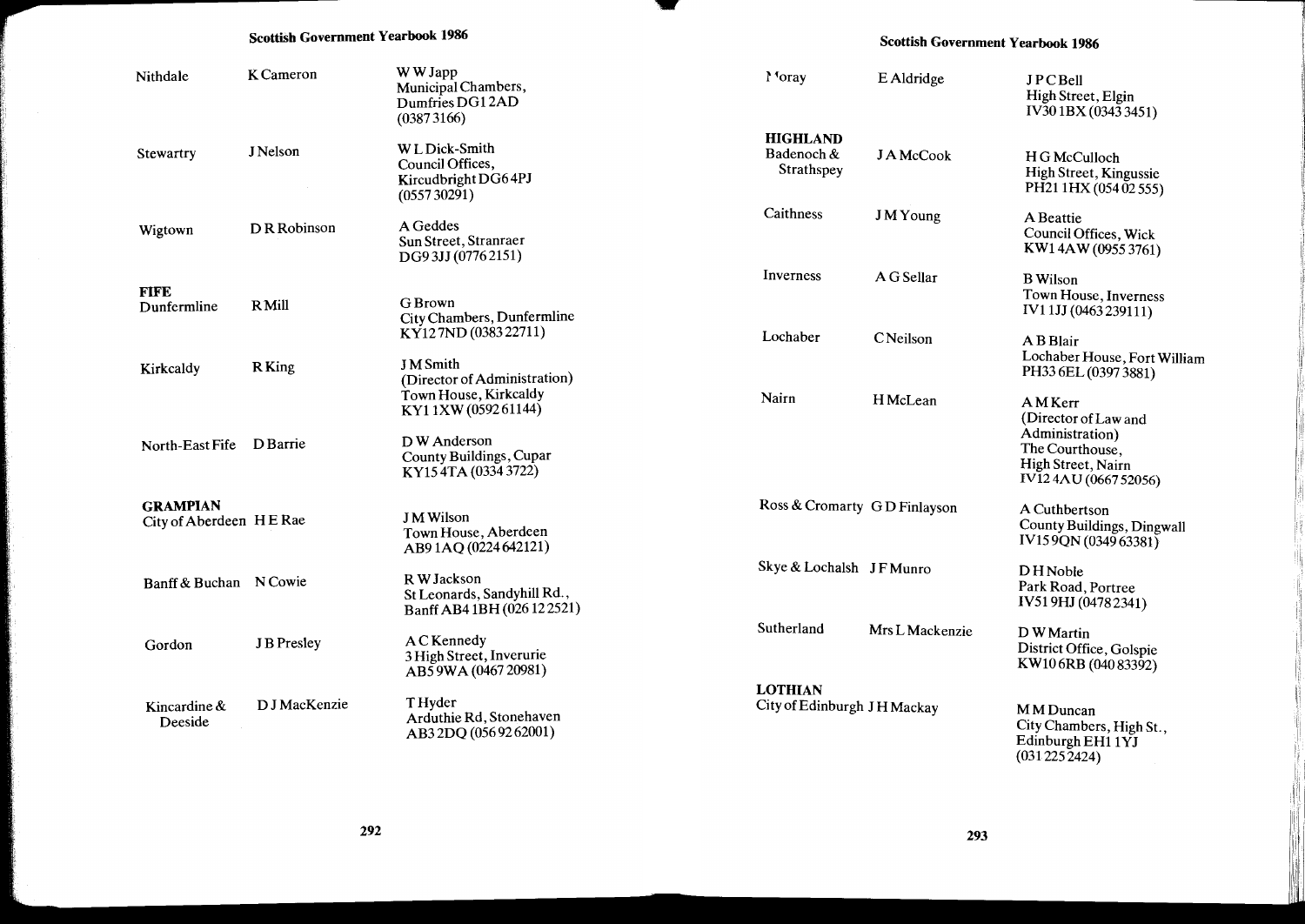#### **Scottish Government Yearbook 1986**

| Scottish Government Yearbook 1986 |  |
|-----------------------------------|--|
|-----------------------------------|--|

| East Lothian                        | T Wilson        | D B Miller<br>Council Buildings,<br>Haddington EH413HA<br>(0620824161)                 | East Kilbride           | <b>G</b> McKillop     | W G McNay<br>Civic Centre, East Kilbride<br>G741AB (035 52 28777)                 |
|-------------------------------------|-----------------|----------------------------------------------------------------------------------------|-------------------------|-----------------------|-----------------------------------------------------------------------------------|
| Midlothian                          | <b>W</b> Steele | D W Duguid<br>1 Eskdaill Court, Dalkeith<br>EH221DJ (031 663 2881)                     | Eastwood                | Mrs J M Edmondson     | MD Henry<br>Eastwood Park,<br>Rouken Glen Road, Glasgow<br>G46 6UG (041 638 6511) |
| West Lothian                        | D McCauley      | D Morrison<br>South Bridge St., Bathgate<br>EH48 1TT (Bathgate 53631)                  | City of Glasgow R. Gray |                       | <b>SHamilton</b><br>City Chambers, Glasgow<br>G <sub>2</sub> 1DU (041 221 9600)   |
| <b>STRATHCLYDE</b><br>Argyll & Bute | <b>DCCurrie</b> | MAJGossip<br>Kilmory, Lochgilphead<br>PA318RT (05462127)                               | Hamilton                | S. Casserly           | W Johnston<br>102 Cadzow Street, Hamilton<br>ML3 6HH (0698 282323)                |
| Bearsden $&$<br>Milngavie           | R W Robinson    | <b>ICLawrie</b><br>Boclair, Bearsden G61 2TQ<br>(0419422262)                           | Inverclyde              | Sir Simpson Stevenson | I C Wilson<br>Municipal Buidings,<br>Greenock PA151LY<br>(047524400)              |
| Clydebank                           | <b>HDuffy</b>   | <b>JMBrown</b><br><b>District Council Offices</b><br>Clydebank G81 1TG<br>(0419411331) | Kilmarnock &<br>Loudon  | <b>T</b> Ferguson     | R W Jenner<br>Civic Centre, Kilmarnock<br>KA11BY (056321140)                      |
| Clydesdale                          | Miss MT Hodgson | P W Daniels<br>District Offices, Lanark<br>ML117JT (0555 61331)                        | Kyle & Carrick          | G MacDonald           | IRD Smillie<br>Burns House, Ayr KA71UT<br>(029281511)                             |
| Cumbernauld & J Pollock<br>Kilsyth  |                 | J Hutton<br>Bron Way, Cumbernauld<br>G67 1DZ (02367 22131)                             | Monklands               | E Cairns              | <b>JSNess</b><br>Dunbeth Road, Coatbridge<br>ML5 3LF (0263 24941)                 |
| Cumnock $&$<br>Doon Valley          | D Shankland     | D T Hemmings<br>Lugar, Cumnock KA183JQ<br>(029022111)                                  | Motherwell              | <b>J</b> McGhee       | J Bonomy<br>P.O. Box 14, Motherwell<br>ML11TW (0698 66166)                        |
| Cunninghame                         | Mrs T Beattie   | <b>J</b> M Miller<br>Cunninghame House, Irvine<br>KA128EE (029474166)                  | Renfrew                 | W McCready            | W McIntosh<br>Cotton Street, Paisley<br>PA11BU (041 889 5400)                     |
| Dumbarton                           | R McNamara      | L Mackinnon<br>Crosslet House, Dumbarton<br>G82 3NS (0389 65100)                       | Strathkelvin            | RM Coyle              | <b>CMallon</b><br>P.O. Box 4, Kirkintilloch<br>G66 1PW (041 776 7171)             |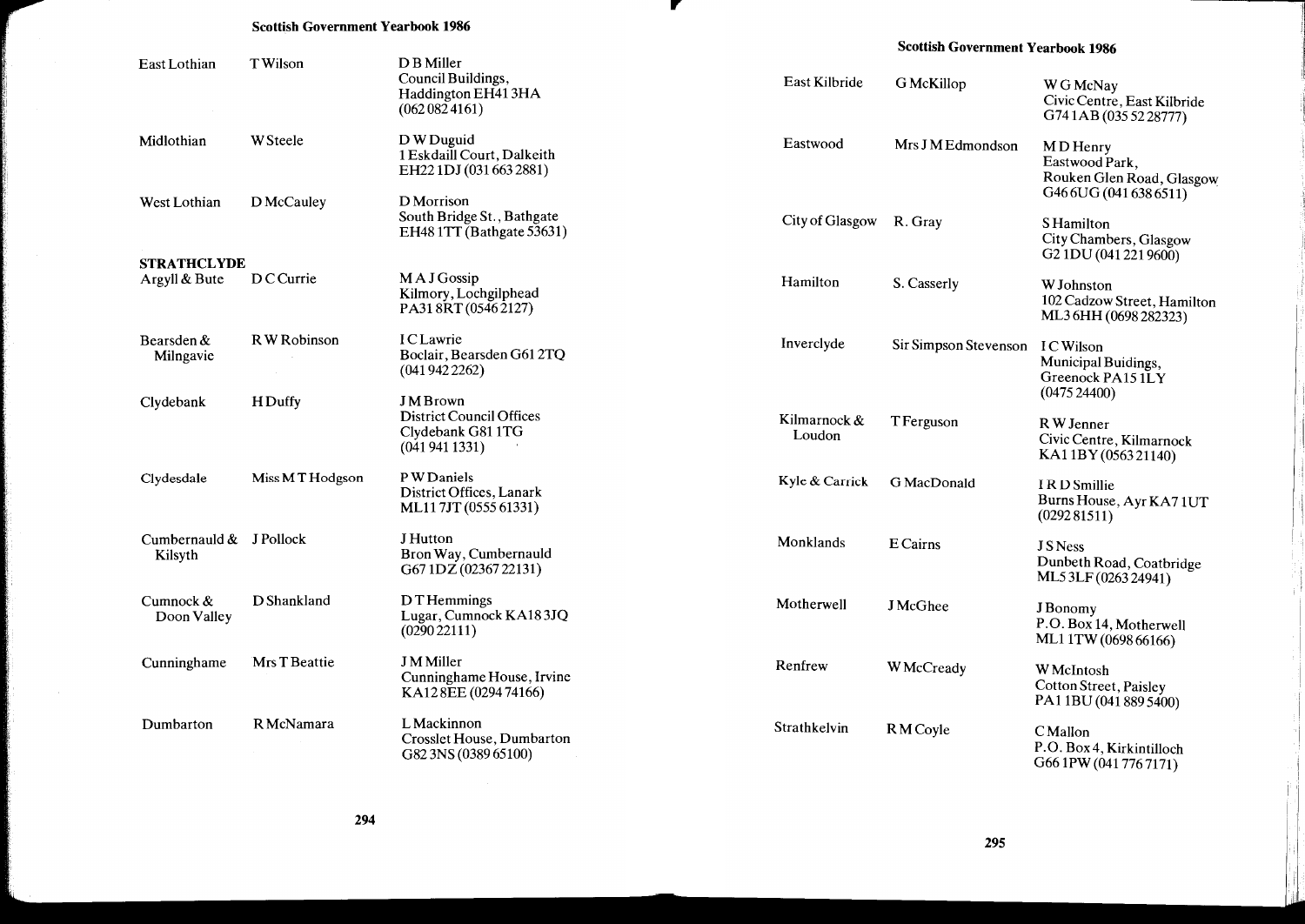| <b>TAYSIDE</b><br>Angus      | AD Welsh          | W S McCulloch<br>County Buildings, Forfar<br>DD83LG (030765101)    |    | <b>SECTION 4</b><br>MAJOR POLITICAL AND SOCIAL ORGANISATIONS IN SCOTLAND                                                |
|------------------------------|-------------------|--------------------------------------------------------------------|----|-------------------------------------------------------------------------------------------------------------------------|
| City of Dundee               | <b>T</b> Mitchell | <b>JFHoey</b><br><b>City Chambers Dundee</b><br>DD13BY (038223141) | 1. | <b>Political Parties</b><br>Communist Party, 44 Carlton Place, Glasgow G5 (041-429 2558)                                |
| Perth & Kinross JM Mathieson |                   | JED Cormie<br>1-3 High Street, Perth                               |    | Scottish Conservative Party, 3 Chester Street, Edinburgh EH3 7RN<br>$(031 - 2264426)$                                   |
|                              |                   | PH1 5JU (0738 21161)                                               |    | The Labour Party (Scottish Council), Keir Hardie House,<br>1 Lynedoch Place, Glasgow G36AB (041-332 8946)               |
|                              |                   |                                                                    |    | Scottish Liberal Party, 4 Clifton Terrace, Edinburgh EH125DR<br>$(031-3372314)$                                         |
|                              |                   |                                                                    |    | Social Democratic Party, 5 Royal Exchange Square, Glagow G1<br>$(041 - 2218871)$                                        |
|                              |                   |                                                                    | 2. | <b>Government Agencies</b><br>Crofters Commission, 4-6 Castle Wynd, Inverness IV2 3EQ<br>(046323731)                    |
|                              |                   |                                                                    |    | Glasgow Eastern Area Renewal Project (GEAR), Gear Centre,<br>596 London Road, Glasgow G40 (041-551 0011)                |
|                              |                   |                                                                    |    | Highlands and Islands Development Board, 27 Bank Street,<br>Inverness IV1 1QR (0463 234171)                             |
|                              |                   |                                                                    |    | The Housing Corporation, Scottish Head Office, 19 Coates Crescent,<br>Edinburgh EH3 7AF (031-226 3153)                  |
|                              |                   |                                                                    |    | Manpower Services Commission for Scotland, 4 Jeffrey Street,<br>Edinburgh EH1 1UU (031-556 0233)                        |
|                              |                   |                                                                    |    | Scottish Development Agency, 120 Bothwell Street, Glasgow G2 JP<br>$(041 - 2482700)$                                    |
|                              |                   |                                                                    |    | Scottish Special Housing Association, 37-41 Manor Place,<br>Edinburgh EH3 7EE (031-226 4401)                            |
|                              |                   |                                                                    | 3. | <b>Industrial and Social Organisations</b><br>Church of Scotland, 121 George Street, Edinburgh EH2<br>$(031 - 2255722)$ |
|                              |                   |                                                                    |    | Confederation of British Industry (Scottish Office), 5 Claremont<br>Terrace, Glasgow G3 (041-332 8661)                  |
|                              |                   |                                                                    |    |                                                                                                                         |